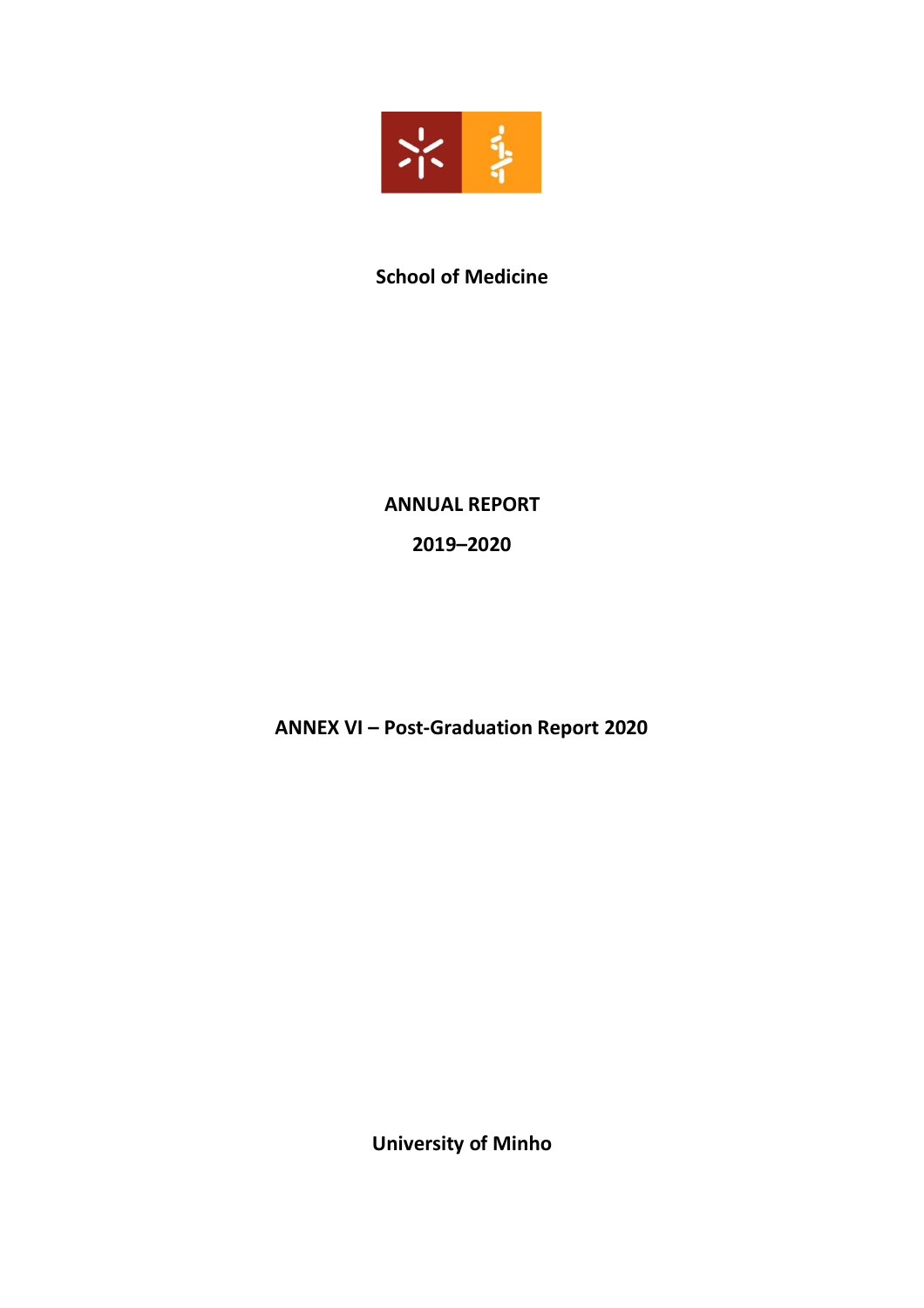

# **School of Medicine**

# **Post-graduation-Report Academic Year 2019-2020**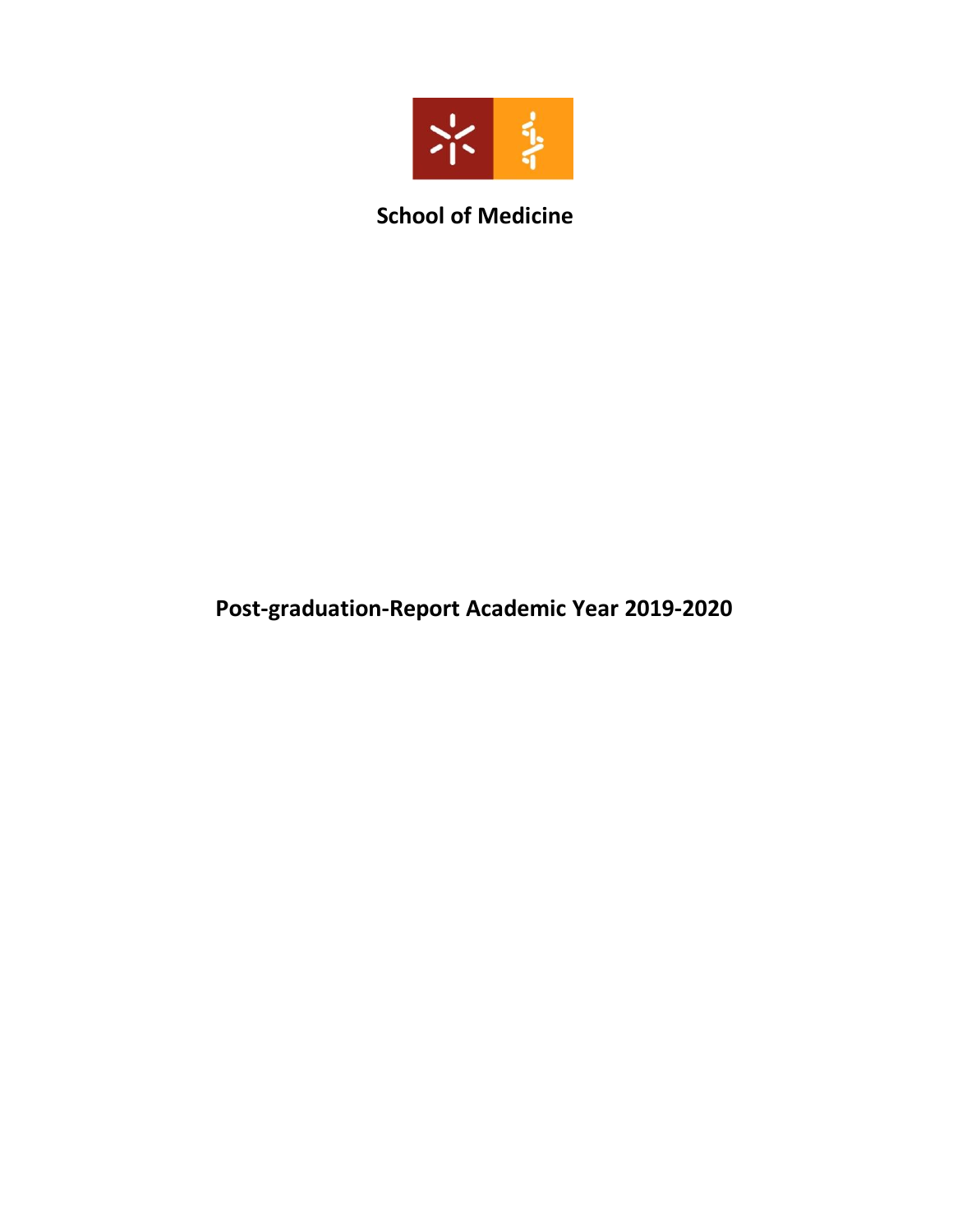# **Index**

| 1. Overview                                 | 3  |
|---------------------------------------------|----|
| 2. Master and PhD programs                  | 3  |
| 3. Advanced courses                         | 4  |
| 3.1. Courses offered                        | 5  |
| 3.2. Participants                           | 7  |
| 3.3. Global assessment                      | 8  |
| 4. Courses for residents                    | 9  |
| 4.1. InAnesthesia                           | 9  |
| 4.2. iGo                                    | 9  |
| 4.3. iNeurology                             | 10 |
| 4.4. Courses in clinical communication      | 10 |
| 4.5. SIM-ARENA                              | 11 |
| 5. Transferable skills training             | 11 |
| 5.1. Workshops for students and supervisors | 11 |
| 5.2. Workshops for students                 | 11 |
| 5.3. Workshops for supervisors              | 11 |
| 6. Sponsors                                 | 12 |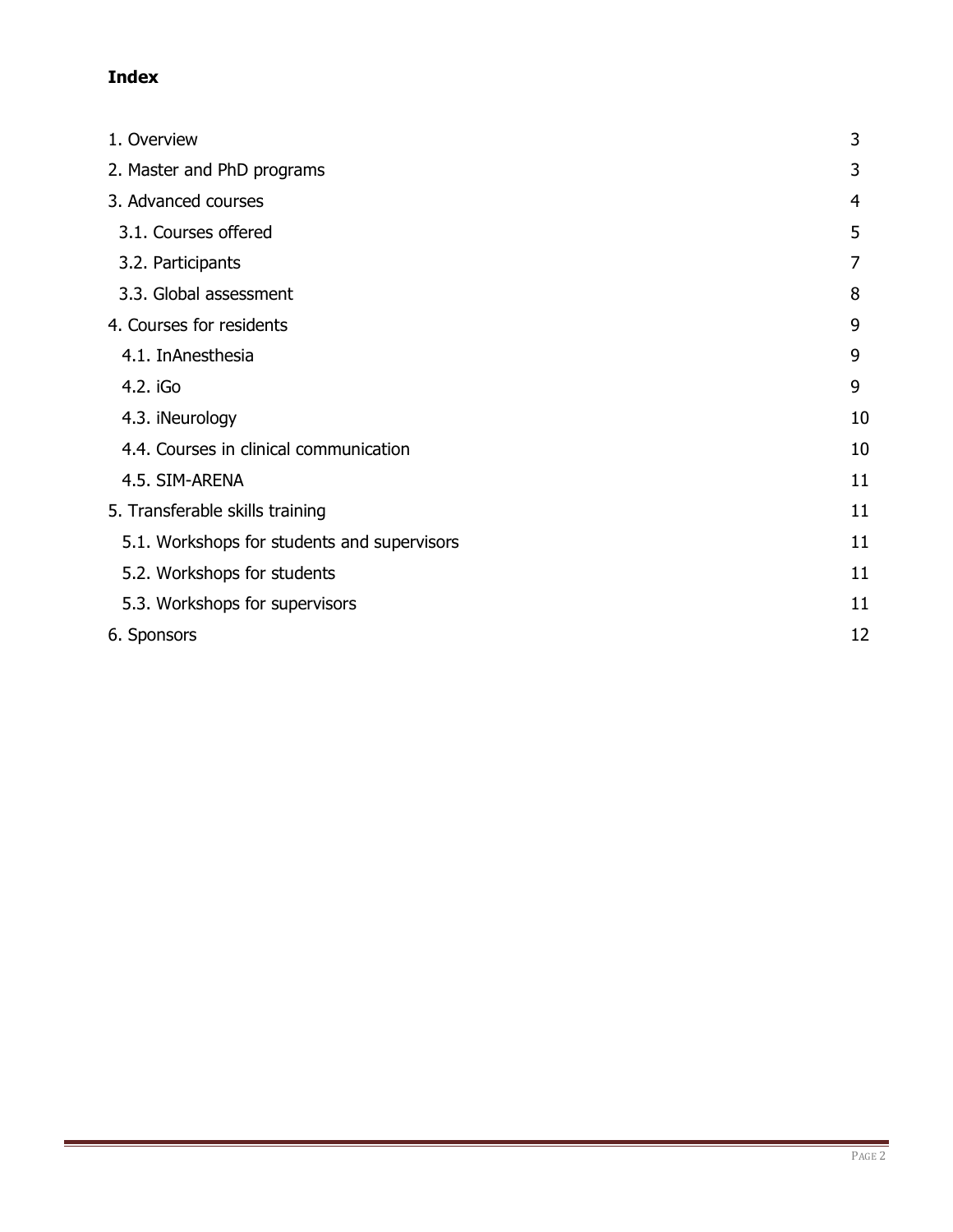# **1. Overview**

The academic year 2019-2020 was unique given the situation caused by the COVID-19 pandemics. This had an impact in all academic activities, most noticeably in the international program of advanced courses, since this usually counts with hundreds of participants and lecturers that commute from other regions of the country and from abroad. Most courses scheduled for April-October were postponed, with a few adapting to the e-format.

The academic year 2019/2020 brought the following highlights to report:

-The formal accreditation, by the national accreditation agency A3ES, of the PhD programs in Health Sciences and in Medicine, for an additional period of 6 years. The evaluators report recognizes the quality of our programs and the plans presented for the years to come.

-The formal acceptance, by the A3ES of the new master program in Assessment in Health Professions Education. This program, that counts with the collaboration of the National Board of Medica Examiners (NBME, USA) and with renowned teaching staff formally affiliated with the Foundation for Advancement of International Medical Education and Research (FAIMER). This program constitutes an opportunity to further promote assessment of quality in medical education and is expected to foster research in medical education. The first class is expected to enroll in 2021.

-The formal launching and starting of operations of the B'ACIS Association (Association for Science, Innovation and Health). This novel asset of the School/ICVS cluster will foster the entrepreneurship activities and the training opportunities given its flexible structure and competences.

A final note, at the University level, for the establishment of a doctoral college comprising all schools of the University of Minho. This college intends to foster the quality and the opportunities of the PhD programs. The EM will certainly contribute and benefit from the experience and expertise of the other colleagues and students, and novel training opportunities are likely to emerge.

Following please find a detailed report of the activities.

# **2. Master and PhD programs**

The present report includes the information related to the academic year 2019/2020 (September 2019 - July 2020).

With respect to formal degrees, the School of Medicine (EM) presently a Master in Health Sciences and 3 PhD degrees: in Health Sciences, in Medicine (including a track, the MD/PhD, in which medical students start the PhD before finishing the medical degree) and in Aging and Chronic Diseases (PhDOC).

While there are no scholarships for the Master degrees, PhD students can get scholarships from the Portuguese Science Foundation (FCT, either on a national call for individual scholarships or by applying to funded FCT-PhD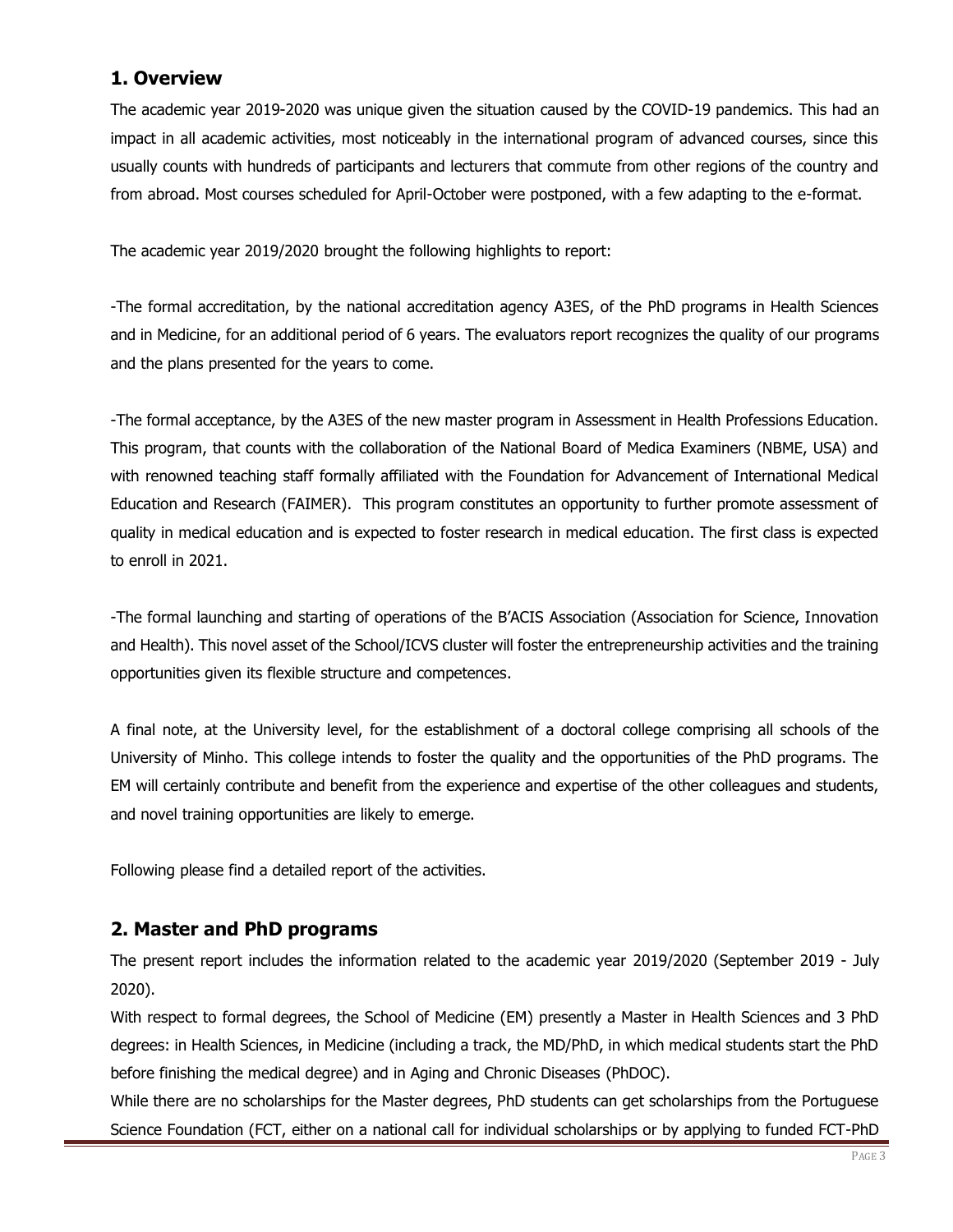programs), from other national sources, including Portugal 2020 specific calls, and also from Marie Curie training networks and other international funded projects.

In 2019/2020, the following programs supported the EM students:

-FCT MD/PhD program awarded to the EM.

-FTC PhD program in Health Sciences (Applied), awarded to the EM, which is a program affiliated with companies and spin-offs (BIAL, BNML Enlightenment Eurotrials, iCognitus, iSurgical3D, José de Mello Saúde, Têxtil Manuel Gonçalves and Stemmatters).

-FCT-PhD inter-institutional program in Aging and Chronic Diseases, a joint program with the Faculty of Medicine of the University of Coimbra and the NOVA Medical School of the NOVA University of Lisbon.

-FCT national call for scholarships.

-NORTE 2020, 2014-2020 North Portugal Regional Operational Programme.

-Marie Curie-Skłodowska Innovative Training Network, H2020-MSCA-ITN-2016ITN, ESR14.

-The PGCD, Graduate Program Science for Development (Gulbenkian/PALOP).

-Protocol SENESCYT, Inter-Institutional Cooperation Agreement between the Secretaría de Educación Superior, Ciencia, Tecnología e Innovación da Republica do Ecuador and the University of Minho.

In the academic year 2019/2020 (September 2019/July 2020), 20 new students enrolled in our PhD programs (19 in Health Sciences, of which 8 in the PhDiHES track, 1 in Medicine) and 15 enrolled in the Master program in Health Sciences. On the other hand, until the end of July, 16 students successfully completed their programs: 13 PhD students (4 in Medicine, 5 in Health Sciences and 4 in Aging and Chronic Diseases), and 3 Master students. During the academic year of 2019/2020, the EM had a combined total of 31 Master and 98 PhD students. Of the latter, 63 were enrolled in the Health Sciences (of which 27 in the PhDiHES track), 15 in the PhDOC and 20 in the Medicine degrees (of which 10 in the MD/PhD track).

Given the COVID-19 epidemics, the specific open day to present our programs to potential candidates for the next academic year was cancelled.

# **3. Advanced courses**

The postgraduate offer of EM continued normally with several courses offered. Several, were, however, postponed and a few changed their format to comply with the current circumstances.

# **3.1. Courses offered**

From September 1st 2019 until July 31st 2020, **40** courses planned. The list represents these courses with an indication on whether they took place or were cancelled/postponed. Over **621** participants attended these courses.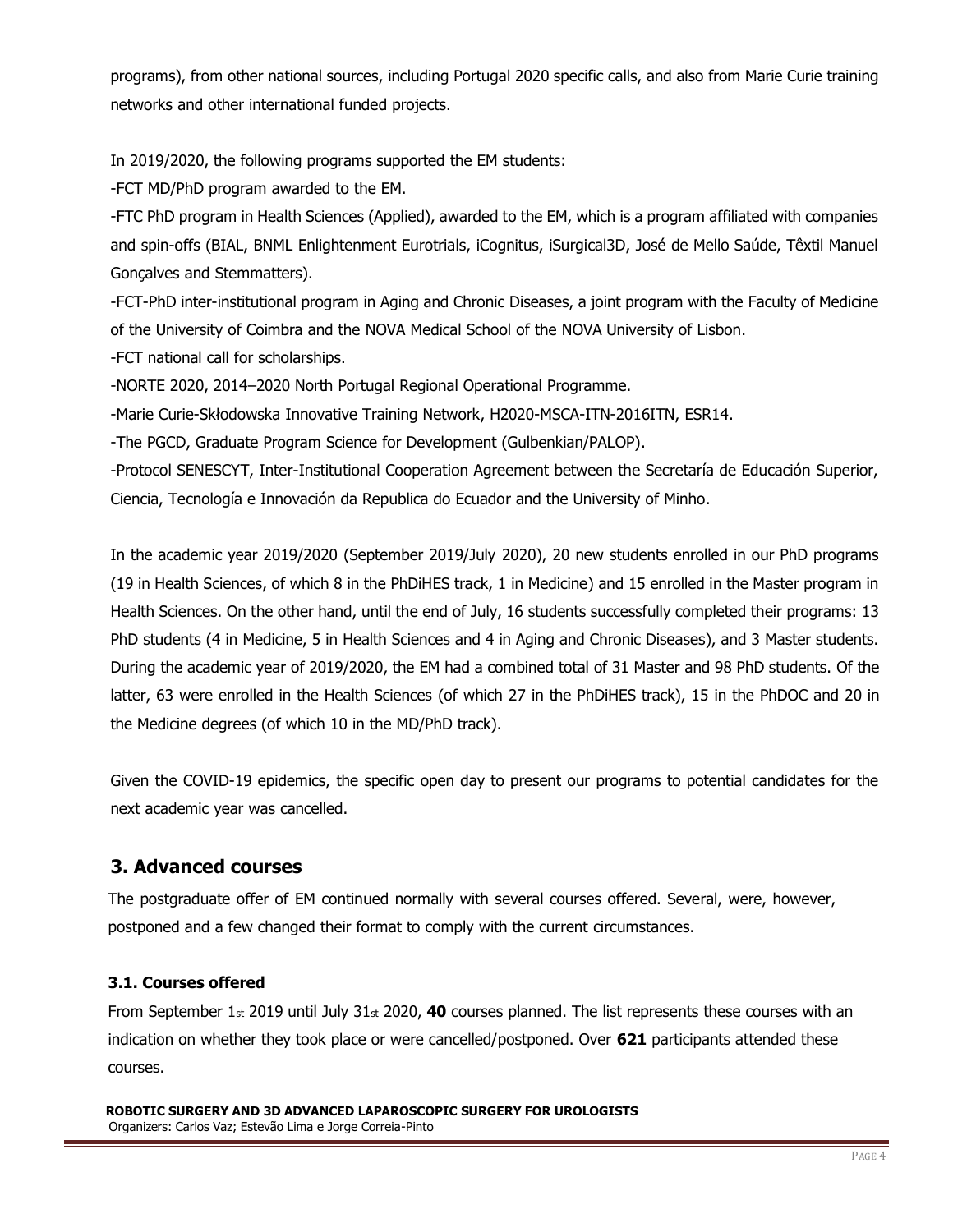September 4-5, 2019 ::: 1st Edition

#### **ROBOTIC SURGERY AND 3D ADVANCED LAPAROSCOPIC SURGERY FOR GENERAL SURGEONS**

Organizers: Carlos Vaz; Estevão Lima e Jorge Correia-Pinto September 6-7, 2019 ::: 1st Edition

#### **OPERATING ROOM NURSE MASTERCLASS ON ROBOTIC SURGERY**

Organizers: Carlos Vaz; Estevão Lima e Jorge Correia-Pinto September 6-7, 2019 ::: 1st Edition

#### **FUNDAMENTALS IN GENETICS, DEVELOPMENT AND NEOPLASIA**

Organizers: Bruno Costa, Fátma Baltazar, Rute Moura e Sandra Costa September 9-27, 2019 ::: 11th Edition

#### **ADVANCED EMR AND ESD WORKSHOP**

Organizers: Carla Rolanda, Arjun Koch e Jorge Correia-Pinto September 12-13, 2019 ::: 3rd Edition

#### **ATAM - ADVANCED TECHNIQUES FOR AIRWAY MANAGEMENT**

 Organizers: Sara Hora Gomes September 16-19, 2019 ::: 1st Edition

#### **PEDIATRIC ENDOSCOPY**

 Organizers: Henedina Antunes, Carla Rolanda e Jorge Correia-Pinto September 19-21, 2019 ::: 9th Edition

#### **FETAL AND NEONATAL ENDOSCOPIC SURGERY**

 Organizers: Jorge Correia-Pinto e Catarina Barroso September 25-27, 2019 ::: 11th Edition

#### **FUNDAMENTALS IN NEUROSCIENCE**

Organizers: Fernanda Marques, Hugo Almeida e Tiago Gil Oliveira September 30 - October 18, 2019 ::: 12th Edition

#### **CAPSULE ENDOSCOPY TRAINING PROGRAM**

Organizers: José Cotter e Bruno Rosa October 2-4, 2019 ::: 4th Edition

#### **FUNDAMENTALS IN IMMUNOLOGY AND INFECTION**

Organizers: Egídio Torrado, Jorge Pedrosa e Agostinho Carvalho October 21 - November 8, 2019 ::: 11th Edition

#### **BASIC ENDOSCOPIC TECHNIQUES**

Organizers: Carla Rolanda November 5, 2019 ::: 2nd Edition

#### **ADVANCED ENDOSCOPIC TECHNIQUES**

Organizers: Carla Rolanda November 6, 2019 ::: 2nd Edition

#### **INTENSIVE COMMUNICATION SKILLS COURSE**

Organizers: Pedro Morgado, João Cerqueira e Vitor Hugo Almeida November 7-9, 2019 ::: 3rd Edition

#### **BASIC LAPAROSCOPY FOR RESIDENTS**

Organizers: João Nuno Torres, Vera Trocado, Paulo Mota, Jorge Correia-Pinto November 8-9, 2019 ::: 17th Edition

#### **MINIMALLY INVASIVE SPINE SURGERY**

Organizers: Rui Duarte, Bruno Santos e Pedro Varanda November 15-16, 2019 ::: 8th Edition

#### **SULCI, GYRI, VENTRICLES AND DISSECTING FIBERS**

 Organizers: Nuno Sousa, Carlos Alegria e Rui Almeida November 18-22, 2019 ::: 17th Edition

#### **BIOINFORMATICS IN HEALTH SCIENCES**

 Organizers: Bruno Costa e Nuno Osório November 11-29, 2019 ::: 11th Edition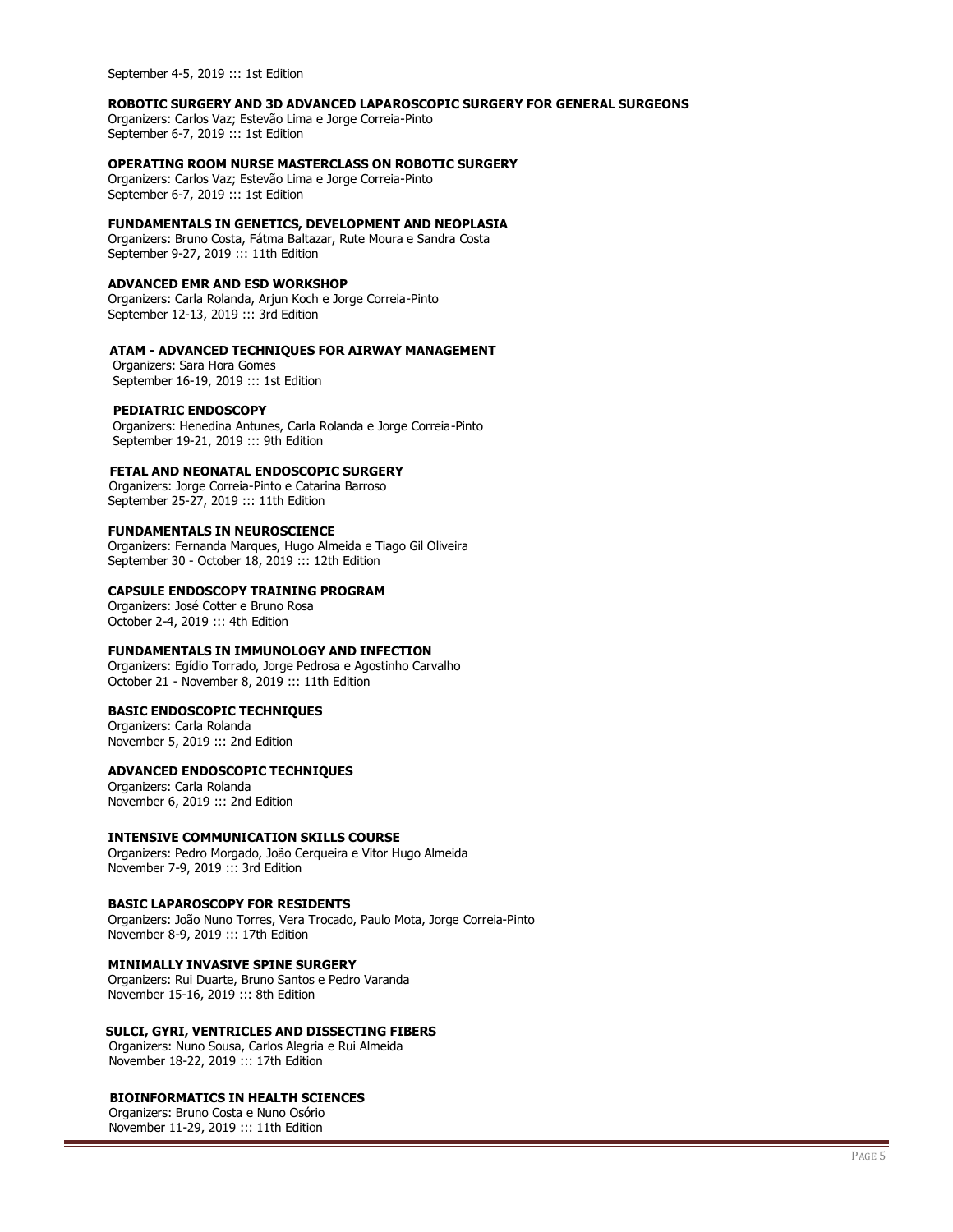#### **ARTERIAL STIFFNESS AND EARLY VASCULAR AGING**

 Organizers: Nuno Sousa, Pedro Cunha e Jorge Cotter November 27-29, 2019 ::: 7th Edition

#### **RESEARCH METHODOLOGIES**

Organizers: Manuel João Costa December 2-20, 2019 ::: 11th Edition

#### **BIOSTATISTICS IN HEALTH SCIENCES**

Organizers: Patrício Costa January 6-24, 2020 ::: 10th Edition

#### **PREMIUM CATARACT SURGERY**

Organizers: Fernando Silva January 18, 2020 ::: 10th Edition

#### **LABORATORY ANIMAL SCIENCE**

Organizers: Magda Castelhano-Carlos, Alice Miranda, Margarida Correia-Neves January 27 - February 7, 2020 ::: 15th Edition

#### **ERCP - FROM BASICS TO EXPERTISE**

Organizers: Luis Lopes, Jorge Canena January 31 - February 1, 2020 ::: 3rd Edition

#### **BEING A BIO-ENTREPRENEUR**

Organizers: Bruno Costa, Luísa Pinto, Patrícia Patrício February 10-28, 2020 ::: 6th Edition

#### **RECENT TRENDS IN CNS REGENERATIVE MEDICINE**

Organizers: António Salgado March 2-20, 2020 ::: 1st Edition

#### **EPIDEMIOLOGY**

Organizers: Jaime Correia de Sousa, Luís Figueiredo, Pedro Teixeira March 9 - April 24, 2020 ::: 3rd Edition

The following courses were cancelled/postponed:

#### **FOOT AND ANKLE SPORTS MEDICINE**

 Organizers**:** Hélder Pereira, Bruno Pereira, Manuel Vieira da Silva, Jorge Correia-Pinto November 22-23, 2019 ::: 5th Edition

#### **MULTIVARIATE DATA ANALYSIS - METHODS FOR GROUPING VARIABLES**

Organizers: Patrício Costa March 25, 2020 ::: 1st Edition

#### **MULTIVARIATE DATA ANALYSIS - METHODS FOR GROUPING SUBJECTS**

Organizers: Patrício Costa April 16, 2020 ::: 1st Edition

#### **PSYCHIATRY AND MENTAL HEALTH**

Organizers: Pedro Morgado, João Bessa April 17 - May 8, 2020 ::: 6th Edition

#### **OTOLOGY SURGERY**

Organizers: Miguel Breda, Daniel Alves Miranda, Filipa Moreira, Jorge Correia-Pinto April 20-24, 2020 ::: 1st Edition

#### **TRANSFORMATIONAL LEADERSHIP IN HEALTHCARE**

Organizers: Pedro Morgado, Alberto Abreu da Silva, Diogo Fernandes da Silva, Isabel Azevedo April 25 - June 13, 2020 ::: 4th Edition

#### **MULTIVARIATE DATA ANALYSIS - INTRODUCTION TO STRUCTURAL EQUATION MODELING AND PATH ANALYSIS**  Organizers: Patrício Costa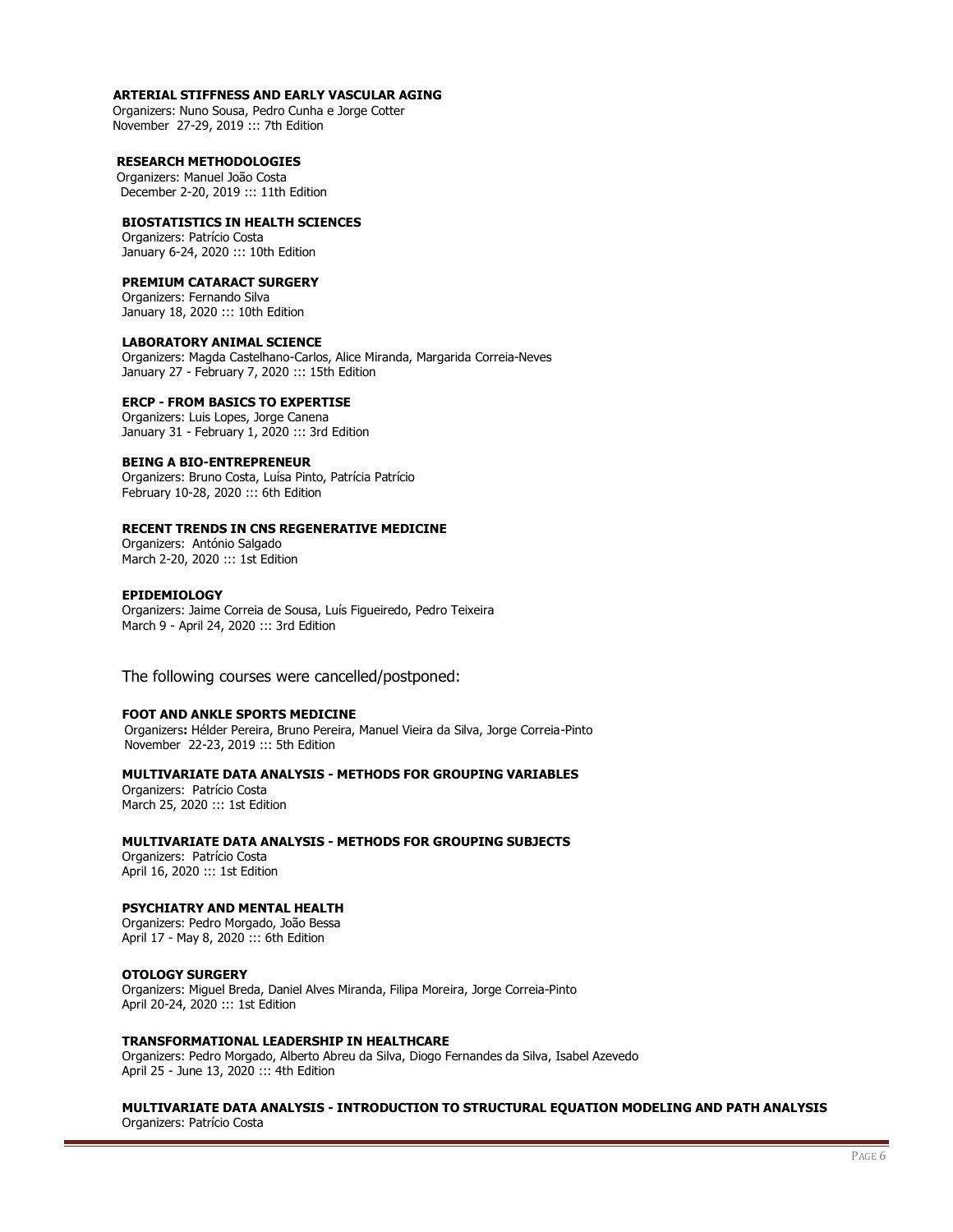#### **BILIARY LAPAROSCOPY**

Organizers: Alberto Martinez Isla, Jaime Vilaça, Daniela Sá Leão, Jorge Correia-Pinto May 4-6, 2020 ::: 10th Edition

#### **IMAGING THE BEHAVING BRAIN WITH MINISCOPES**

Organizers: Tiago Gil Oliveira, Luís Jacinto, Patrícia Monteiro May 4-8, 2020 ::: 1st Edition

#### **CAPSULE ENDOSCOPY TRAINING PROGRAM**

Organizers: José Cotter e Bruno Rosa May 20-22, 2020 ::: 5th Edition

#### **COMPUTATIONAL DATA ANALYSIS**

Organizers: Luís Jacinto, Patrícia Monteiro May 21-29, 2020 ::: 1st Edition

#### **EVALUATION AND TREATMENT OF INFERTILE COUPLE**

Organizers: Rui Miguelote, João Luís Silva Carvalho May 29-30, 2020 ::: 4th Edition

#### **GYNECOLOGICAL LAPAROSCOPIC SURGERY**

Organizers: Hélder Ferreira, João Bernardes, Cristina Nogueira-Silva June 4-6, 2020 ::: 12th Edition

Detailed information on the courses is available at [www.med.uminho.pt/en/post-graduation/courses.](http://www.med.uminho.pt/en/post-graduation/courses)

#### **3.2. Participants**

Figure 1 presents the professional background distribution of the 621 participants (attending the courses offered until the end of July). Similar to previous editions, the vast majority of the participants were medical doctors (348), which reflects the commitment of EM in pursuing continuous medical education as well as the acceptance of the medical community, not only in the country but also abroad.



**Figure 1** - Background distribution of the participants ("Other Health Professionals" include participants having as background pharmacy, psychology or clinical analysis and public health; "Others" include participants having as background polymer, biotechnological, biological, food technology or chemical engineering).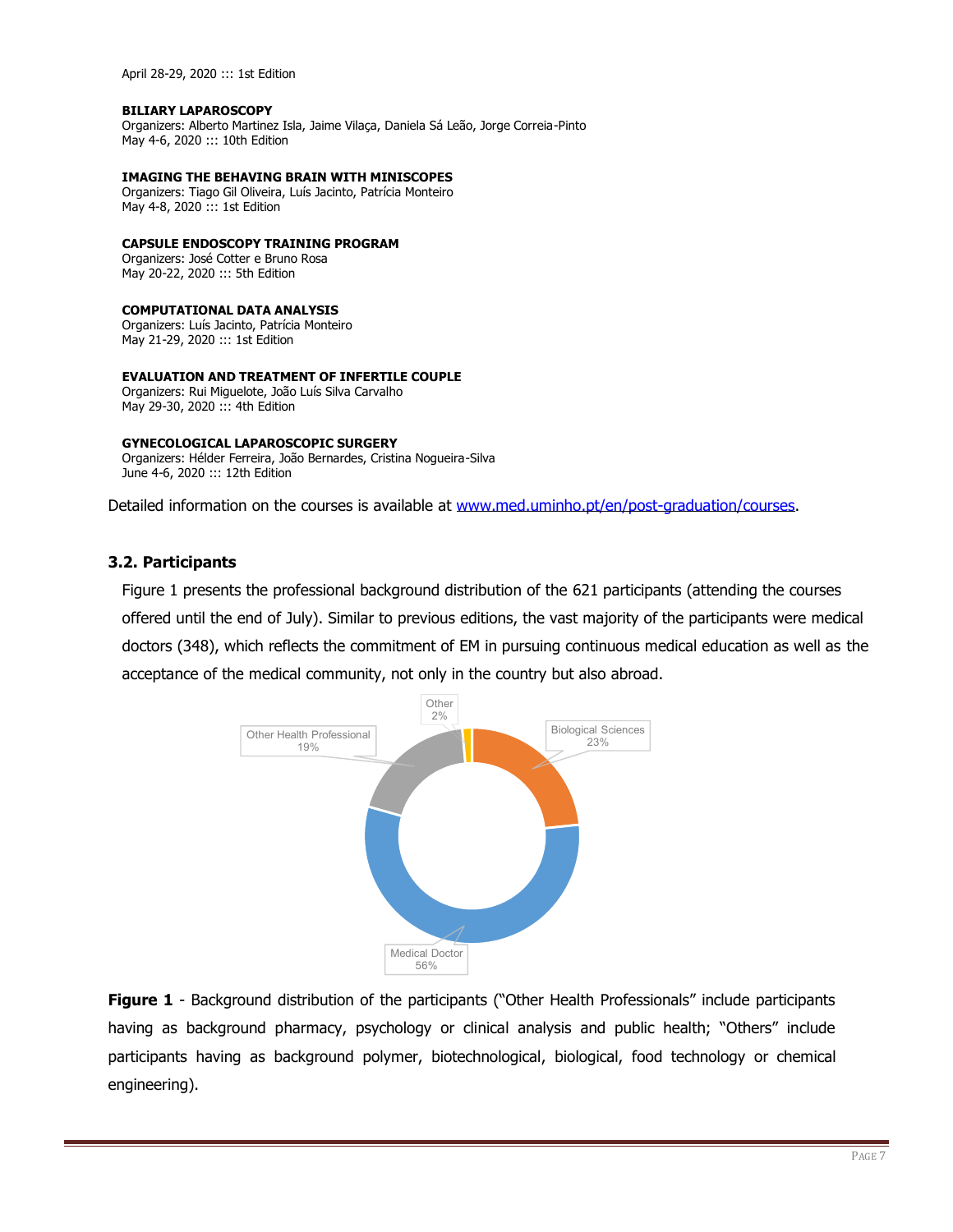Figure 2 presents the institutional origin of the participants.



# **Figure 2 – Participants' affiliation.**

The great majority of the participants (458) belong to Institutions other than the University of Minho, of which 49 originate from foreign institutions; showing the ability to attract interest from outside our own institution and country.

## **3.3. Global assessment**

The questionnaires of evaluation (for the courses until July) A questionnaire was filled by **351** out of the **621** total participants (56% response rate), to evaluate several aspects of each course. The overall evaluation provided the results presented in Figure 3; 86% of the participants considered the courses very good or excellent.



**Figure 3 –** Evaluation results.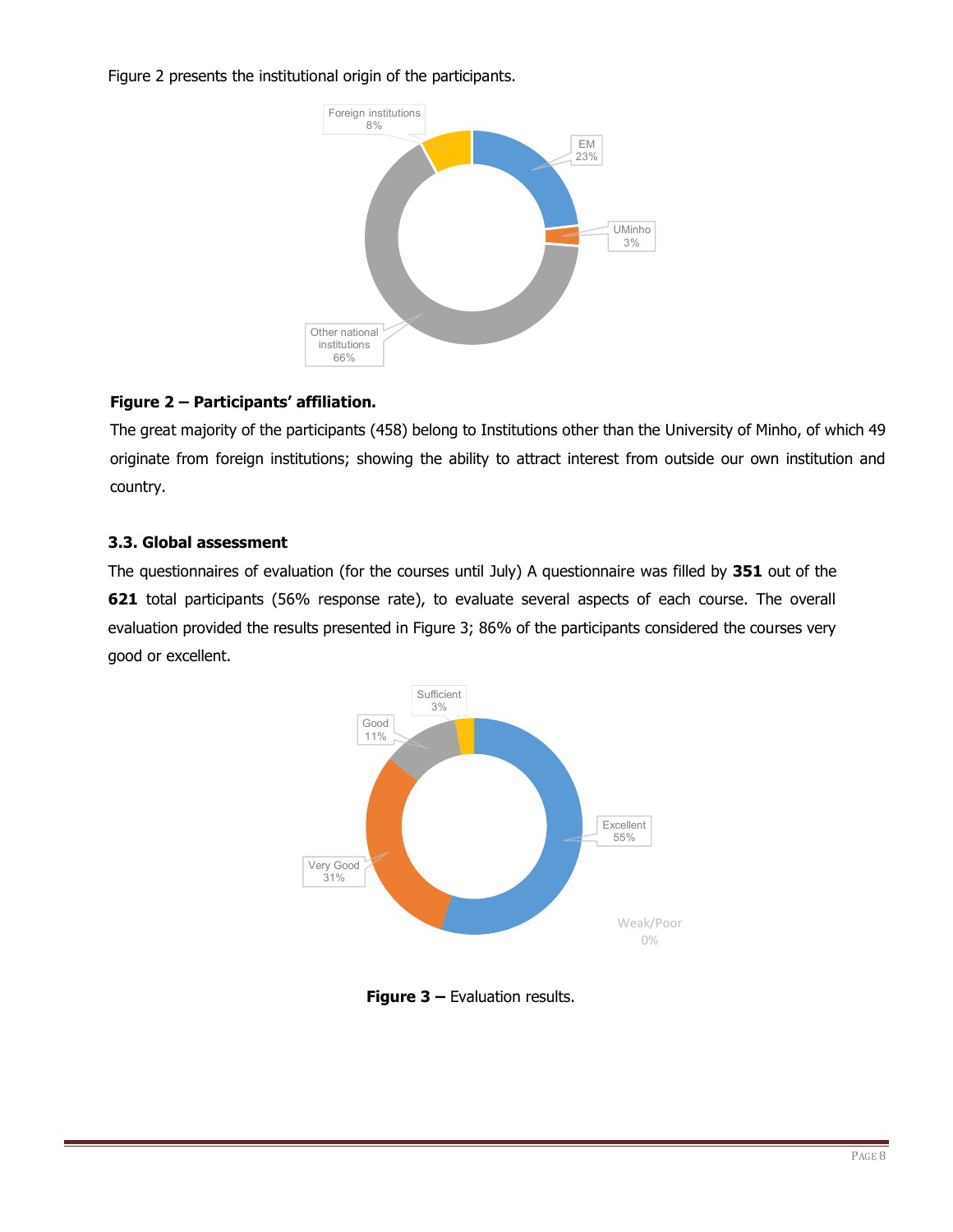# **4. Courses for residents**

In collaboration with the Alumni Medicina Association, the offer of hands-on introductory and advanced courses addressing specialized competencies for residents in various medical specialities consisted in the initiatives specified below. Due to the COVID-19, the 2020 edition of the iPsychiatry course was postponed.

### **4.1. InAnesthesia**

"InAnesthesia" is an intensive training program, nationwide, addressed to all newly admitted residents in anesthesiology. It is recognized by the Anesthesiology College of Portuguese Medical Association (Ordem dos Médicos), the Portuguese Anesthesiology Society and CAR - Portuguese Regional Anesthesia Club (ESRA). The course is divided in two modules. The first, "InAnesthesia - Introduction to Clinical Anesthesiology", occurs in the first week of the internship work. It consists of five intense days focused on the theoretical basis for clinical practice in Anesthesiology, and on training of specific skills in high-fidelity simulators (monitoring, arterial and venous catheterization, airway manipulation, induction of general anesthesia and regional anesthesia). Participants also contact with simulated patients to learn the clinical interview technique and how to handle the patient who will be anesthetized. The second, "InAnesthesia - Advanced Simulation" is a 2-day program, aimed at all Anesthesiology residents, regardless of the degree of training, where participants are exposed to complex situations based on real cases and are trained in various techniques and team management as well as in communication issues in crisis situations.

In 2020 the InAnesthesia - Introduction to Clinical Anesthesiology had its 10th edition, with a total of 80 participants and more than 60 trainers. Participants rated the introductory course as very good (40%) or excellent (60%). Due to the Covid-19 pandemic limitations, in 2020, the "InAnesthesia - Advanced Simulation" was postponed.

Since its launching, InAnesthesia  $-$  Introduction to clinical Anesthesiology enrolled 543 residents and 450 trainers.

### **4.2. iGo**

"iGo" - Introduction to the Gynecology and Obstetrics Residence is a course of five days, addressed to all newly admitted residents in Gynecology and Obstetrics in Portugal. It is recognized and strongly recommended by the Gynecology and Obstetrics College of Portuguese Medical Association (Ordem dos Médicos), the FSPOG (Federation of Portuguese Obstetrics and Gynecology Societies and their affiliated societies), and the PoNTOG (The Portuguese Network of Trainees in Obstetrics and Gynaecology). The main aim is to provide theoretical and practical bases to colleagues to start their training in this specialty,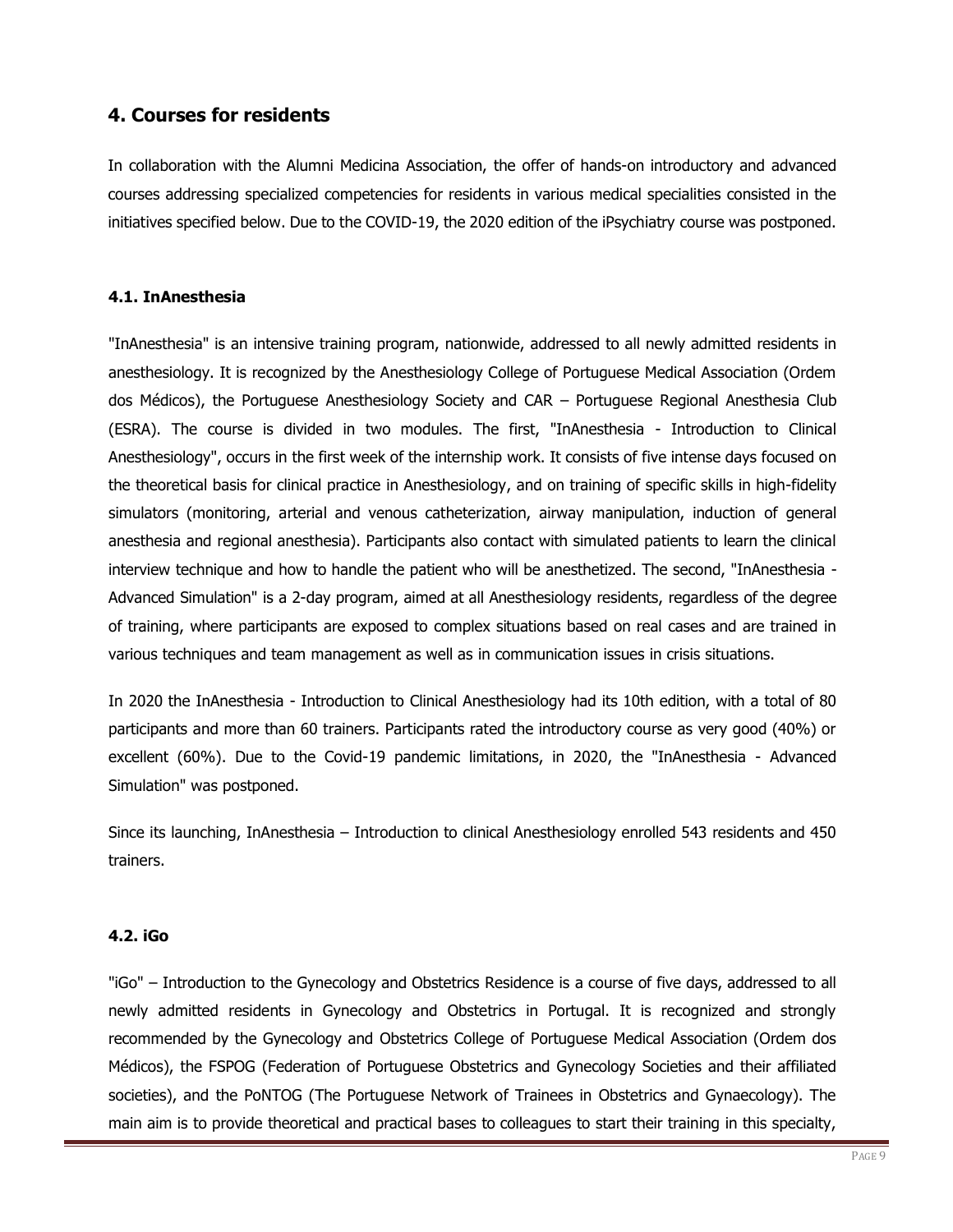consisting of an intensive course in which it was approached in a simple and pragmatic way, useful aspects for the beginning of their professional career.

In 2020 the iGO had its first edition, with 49 participants (the total number of residents of Gynecology and Obstetrics of the 1st year, in 2020) and 66 trainers of 28 Portuguese hospital services. Regarding the organization, 34% of participants rated the iGO as very good and 58.9% as excellent. Participants rated the sessions overall as very good (34%) or excellent (66%).

### **4.3. iNeurology**

iNeurology is an advanced course addressed for first year residents of Neurology in Portugal. The program of this course consists mainly of hands-on workshops and skills labs, complemented with short introductory seminars and a final skills-based assessment that is used for constructive feedback and as a stimulus to learning. Importantly, the focus is on competency acquisition and training, with the students rotating in small groups (3 to 4) through the different stations and scenarios, set up with the use of standardized patients and state of the art mannequins and high-fidelity simulators (for coma, seizures and others).

In 2019/2020 the course had its 8th edition with 26 participants from the entire country, corresponding to 90% of the first year Neurology residents in Portugal in 2020.

### **4.4. Courses in clinical communication**

Communication is a core competency in the practice of Psychiatry, of relevance for the follow-up of patients. Three courses were offered between September of 2019 and July of 2020: Clinical Communication in Psychosis (October) and Assessment and Diagnosis of Anxiety Disorders (February and March). Both intended to train and certify skills and competences in the field of communication, diagnosis, and therapeutic orientation of patients. The target audience were psychiatrists and family doctors, allowing in-context training and using standardized patients (actors) and feedback based on the training provided by a team with experience in this area. The courses were embedded in the activities of the Clinical Skills Lab of School of Medicine of University of Minho. Each course consisted of a 10 hours' program, with brief theoretical presentations and in-context training with clinical stories trained by standardized patients.

In 2019, the Clinical Communication in Psychosis course was offered once, with 16 participants; in 2020, the Assessment and Diagnosis of Anxiety Disorders had two editions with a total of 49 participants. In July of 2020, given the pandemic context an adapted Clinical Communication edition was provided online with a patient with diabetes. The target audience were family doctors, with 22 participants.

The courses were highly appreciated by the participants.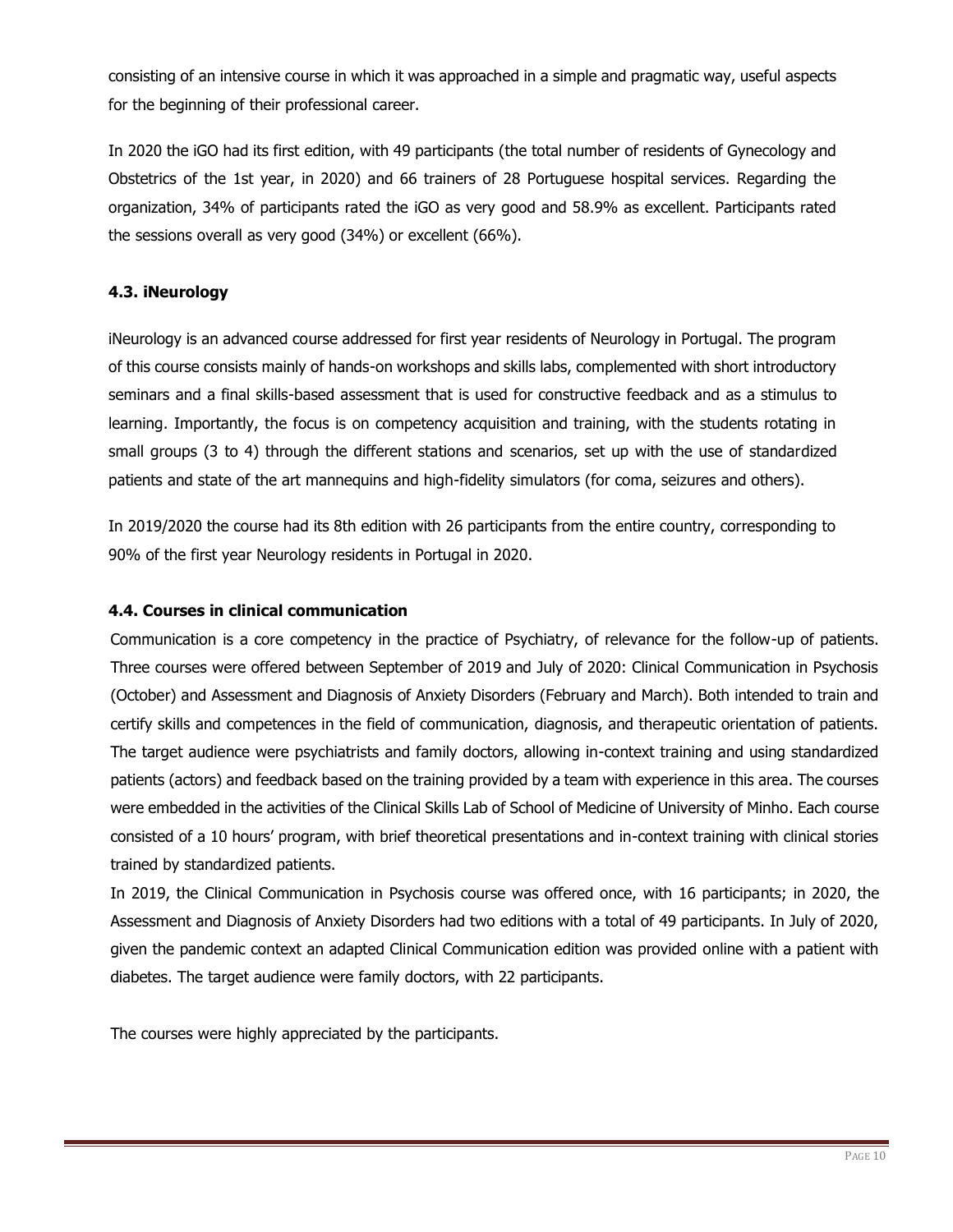### **4.5. SIM-ARENA**

SIM-ARENA is a one-day team competition directed to final year medical students and residents from different specialties. It uses simulation-based learning and gamification to create a realistic and engaging environment to the participants. The task of each team is to solve clinical scenarios in different settings (pre-hospital emergency care, emergency room, intensive care units, outpatients clinic, wards). The scenarios use standardized patients and high-fidelity simulators, and aim to train technical skills, clinical reasoning, and communication. The competition and the scenarios are facilitated by clinical experts from the affiliated hospitals of the School of Medicine. The 2019 edition enrolled 40 participants from more than 9 specialties. The 2020 edition was scheduled to October but was postponed due to COVID-19.

# **5. Transferable skills training**

In 2018-2019 a program of transferable skills was implemented, targeting students and supervisors. These were highly appreciated by supervisors and students; and was further extended in the academic year 2019/2020.

Following is the list of workshops offered in the present academic year.

### **5.1 Workshops for students and supervisors**

#### **Communication and Interpersonal Relationship**

- 1st Edition | December 4th 2019
- 2nd Edition | April 29th 2020
- **Competences and self-knowledge**
- 1st Edition | November 13th 2019

#### **Creativity**

- 1st Edition | February 7th 2020
- 2nd Edition | May 28th 2020

#### **Team work**

- 1st Edition | December 6th 2019
- 2nd Edition | May 20th 2020

#### **Time management**

- 1st Edition | December 17th 2019
- 2nd Edition | May 13th 2020

### **5.2 Workshops for students**

#### **CV and motivation letter**

- 1st Edition | November 19th 2019
- 2nd Edition | January 21st 2020

#### **Preparation for selection interviews**

- 1st Edition | January 21st 2020
- 2nd Edition | June 12th 2020

### **5.3 Workshops for supervisors**

#### **Conflict Management**

- 1st Edition | April 29th 2020